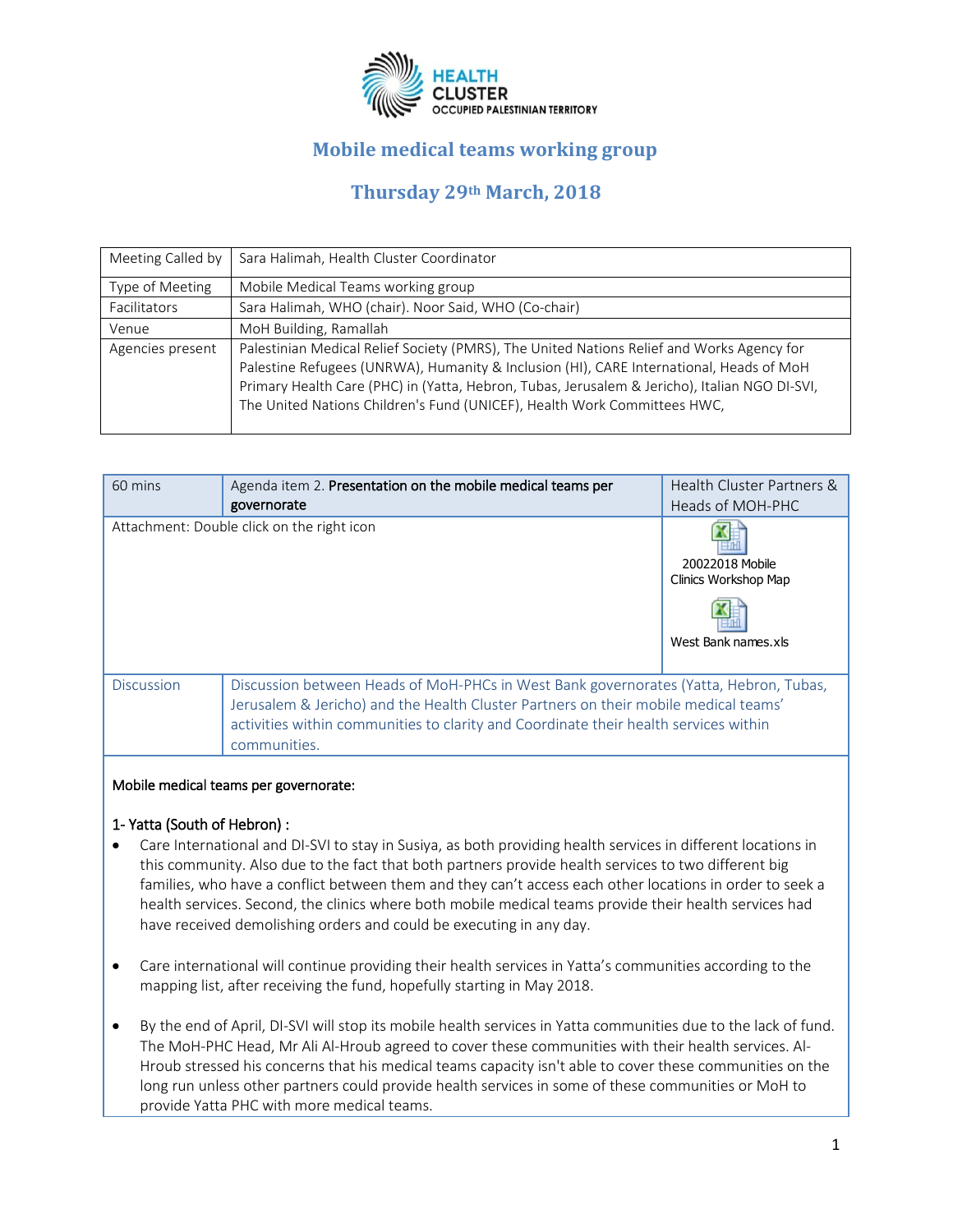• PHC Heads in the Areas have some concerns that MoH could provide more staff to PHC clinics in the Areas.

### 2- Tubas

- Care and Health Work Committees HWC to start their health services again in May 2018 upon fund availability.
- Head of MoH-PHC mentioned that MoH medical team's capacity is not enough to cover the communities where Partners stopped provide health services there, due to the lack of medical Staff, unless other Partners to take over.
- No duplication between MoH-PHC services and Partners' medical services in Tubas.

# 3- South of Hebron

- The Head of MoH-PHC in south of Hebron, Dr Afeef Attawua, suggested that Care International should cover the remote areas (MASAFER) like Masafer Smou'a and Masafer Dahreyeh with all their communities and MoH-PHC to provide health services in the center of south Hebron, in order to cover all the areas there with Partners and to communicate with them as one unit.
- There are no health services duplicates in the south of Hebron communities between MoH and Health Partners.

# 4- North of Hebron

There are no health services duplicates in the north of Hebron communities between MoH and Health Partners.

# 5- Jericho

- Health Partners to keep providing health services in Area C in Jericho and MoH in middle of Jericho.
- HWC, UNRWA, DI-SVI are communicating with MoH to cover all areas in Jericho. Some areas are covered by MoH and a Partner to provide complimentary health services.
- Head MoH-PHC Jericho, Dr Jamil Jaraymeh: His mobile medical teams' capacities are able to cover all areas in Jericho if Partners stopped working there.
- Khan Al Ahmar: Many Partners besides MoH are providing health services in its communities. MoH highlighted the need for better communication, Rationalization of Medication and health services between Partners.
- o UNICEF stressed the need for all Partners and MoH to use OCHA naming/ spelling for the communities to avoid duplication in the Health Cluster mapping worksheet, which leads to inaccurate analysis and information.

### **Conclusions**

- Mr Hroub, the Head of Yatta MOH-PHC, to send a letter to MoH to provide him with more Staff to his mobile medical team (Doctors, Nurses, Drivers).
- MoH PHC Heads agreed to have a meeting in order to have better coordination and distribution of their health services within the communities.
- Mobile Medical Teams' Partners should communicate with MoH-PHC Heads in order to define the needy and vulnerable communities to provide their health services there.
- MoH PHC and Partners mobile medical teams should have different health services and programs if they are providing health services in the same community, or same health services but different days.
- The Head of MoH-PHC in the south of Hebron, Dr Attawaua agreed to give Care Medical team a permission to write referrals to MoH labs.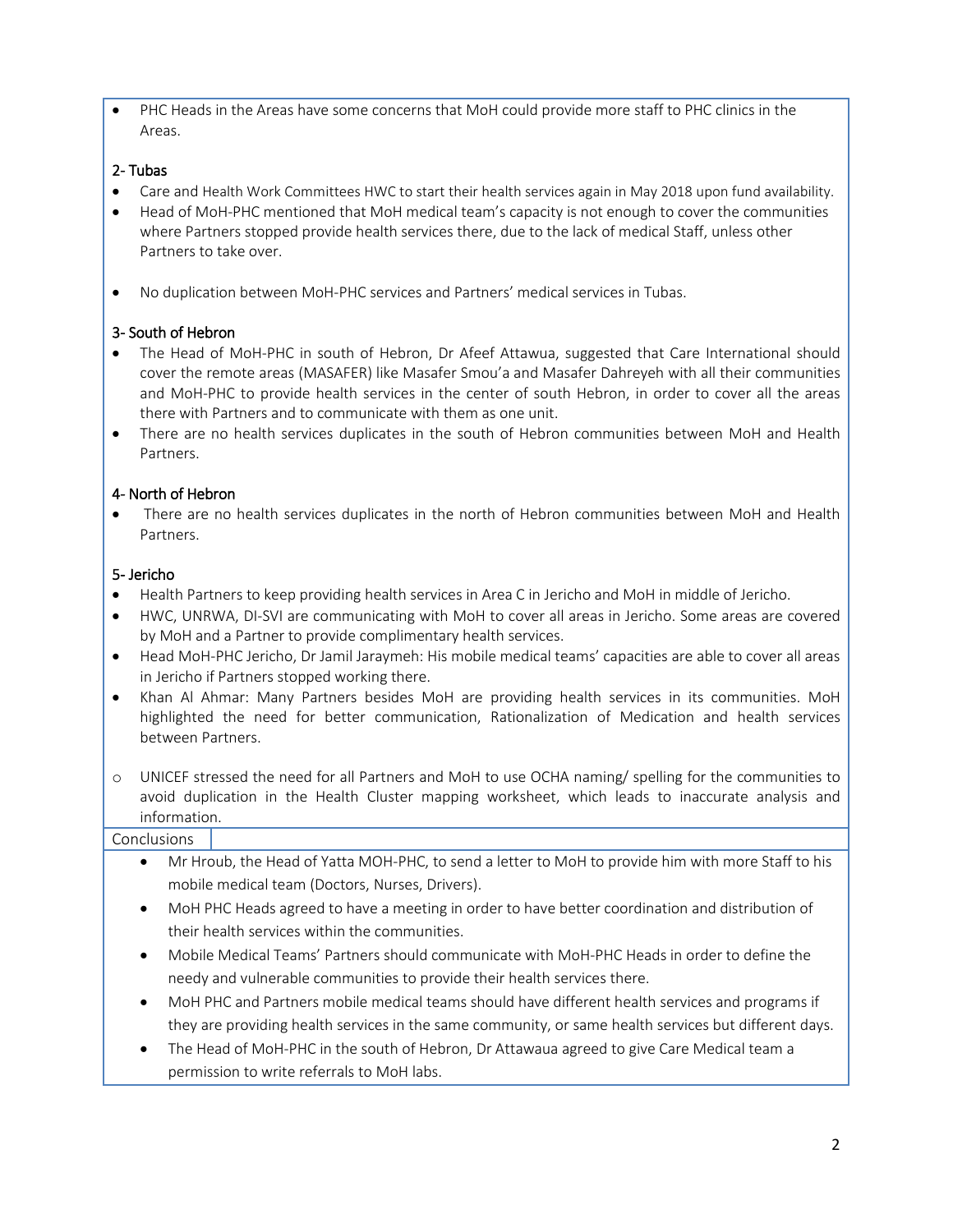| MoH and Partners to continue providing health services in Khan Al Ahmar, Jericho. |
|-----------------------------------------------------------------------------------|
|-----------------------------------------------------------------------------------|

| MoH and Partners to continue providing health services in Khan Al Ahmar, Jericho. |                                 |          |  |
|-----------------------------------------------------------------------------------|---------------------------------|----------|--|
| Action items                                                                      | Person/organization responsible | Deadline |  |
| Meeting Between Heads of MoH-<br>PHC from all governorates                        | MoH                             | ASAP     |  |
|                                                                                   |                                 |          |  |

| 30 mins.                                                                                                                                                                                             |                                                                                | Agenda item 3. Monitoring the work of the mobile medical                                                 |             | Health Cluster Partners & |
|------------------------------------------------------------------------------------------------------------------------------------------------------------------------------------------------------|--------------------------------------------------------------------------------|----------------------------------------------------------------------------------------------------------|-------------|---------------------------|
|                                                                                                                                                                                                      | teams                                                                          |                                                                                                          |             | Heads of MOH-PHC          |
|                                                                                                                                                                                                      |                                                                                |                                                                                                          |             |                           |
| Discussion                                                                                                                                                                                           |                                                                                | Discussion about monitoring the mobile medical services and enhance the                                  |             |                           |
|                                                                                                                                                                                                      |                                                                                | coordination between MoH and Health Cluster Partners                                                     |             |                           |
|                                                                                                                                                                                                      |                                                                                |                                                                                                          |             |                           |
| MoH suggested that Health Cluster Partners should report to MoH on a monthly basis at a district level,<br>$\bullet$                                                                                 |                                                                                |                                                                                                          |             |                           |
|                                                                                                                                                                                                      |                                                                                | about their medical services in the areas, for better coordination and monitoring from MoH. Also, to use |             |                           |
|                                                                                                                                                                                                      |                                                                                | one reporting template for consistent and efficient reporting.                                           |             |                           |
| $\bullet$                                                                                                                                                                                            |                                                                                | Care International suggested that all Partners should use the MoH Patient medical records in order to    |             |                           |
| avoid duplications in providing medical treatment or medicines' prescriptions for patients.<br>MoH stressed the need for Partners to follow the MoH mobile medical services' protocol and standards. |                                                                                |                                                                                                          |             |                           |
| $\bullet$<br>Also, MoH suggested providing training to Partners' medical teams. Partners argued that they are                                                                                        |                                                                                |                                                                                                          |             |                           |
| following the MoH standards to continue their health services in the areas.                                                                                                                          |                                                                                |                                                                                                          |             |                           |
|                                                                                                                                                                                                      |                                                                                |                                                                                                          |             |                           |
| Conclusions                                                                                                                                                                                          |                                                                                |                                                                                                          |             |                           |
| Health Cluster Partners to send a monthly report to Head of MoH-PHC in their Area (district level) about<br>$\bullet$                                                                                |                                                                                |                                                                                                          |             |                           |
| their health services and Cc the Health Cluster coordinator.                                                                                                                                         |                                                                                |                                                                                                          |             |                           |
| $\bullet$                                                                                                                                                                                            | MoH and Health Cluster Partners agreed to use the MoH patient medical records. |                                                                                                          |             |                           |
| $\bullet$                                                                                                                                                                                            |                                                                                | Heads of MoH-PHC to discuss with MoH, the possibility to provide training for Partners' medical teams in |             |                           |
|                                                                                                                                                                                                      |                                                                                | order to follow MoH health services protocol & standards and to have quality monitoring of health        |             |                           |
| services in mobile health clinics.                                                                                                                                                                   |                                                                                |                                                                                                          |             |                           |
| Action items                                                                                                                                                                                         |                                                                                | Person/organization responsible                                                                          | Deadline    |                           |
| Care to share with Health Cluster                                                                                                                                                                    |                                                                                | Ayman Shuaibi, Care International                                                                        | 2 weeks     |                           |
| Partners and health coordinator,                                                                                                                                                                     |                                                                                |                                                                                                          |             |                           |
| the template they use to report to                                                                                                                                                                   |                                                                                |                                                                                                          |             |                           |
| MoH.                                                                                                                                                                                                 |                                                                                |                                                                                                          |             |                           |
| Meeting between Heads of MoH-                                                                                                                                                                        |                                                                                | MoH                                                                                                      | <b>ASAP</b> |                           |
| PHC & MoH to discuss the quality                                                                                                                                                                     |                                                                                |                                                                                                          |             |                           |
| monitoring of Partners' mobile                                                                                                                                                                       |                                                                                |                                                                                                          |             |                           |
| health services.                                                                                                                                                                                     |                                                                                |                                                                                                          |             |                           |

| 30 mins    | Agenda item 4.AOB and dates of the next meeting                          |  |  |
|------------|--------------------------------------------------------------------------|--|--|
|            |                                                                          |  |  |
| Discussion | Discussion about fee exemption for MoH & Health Cluster medical services |  |  |